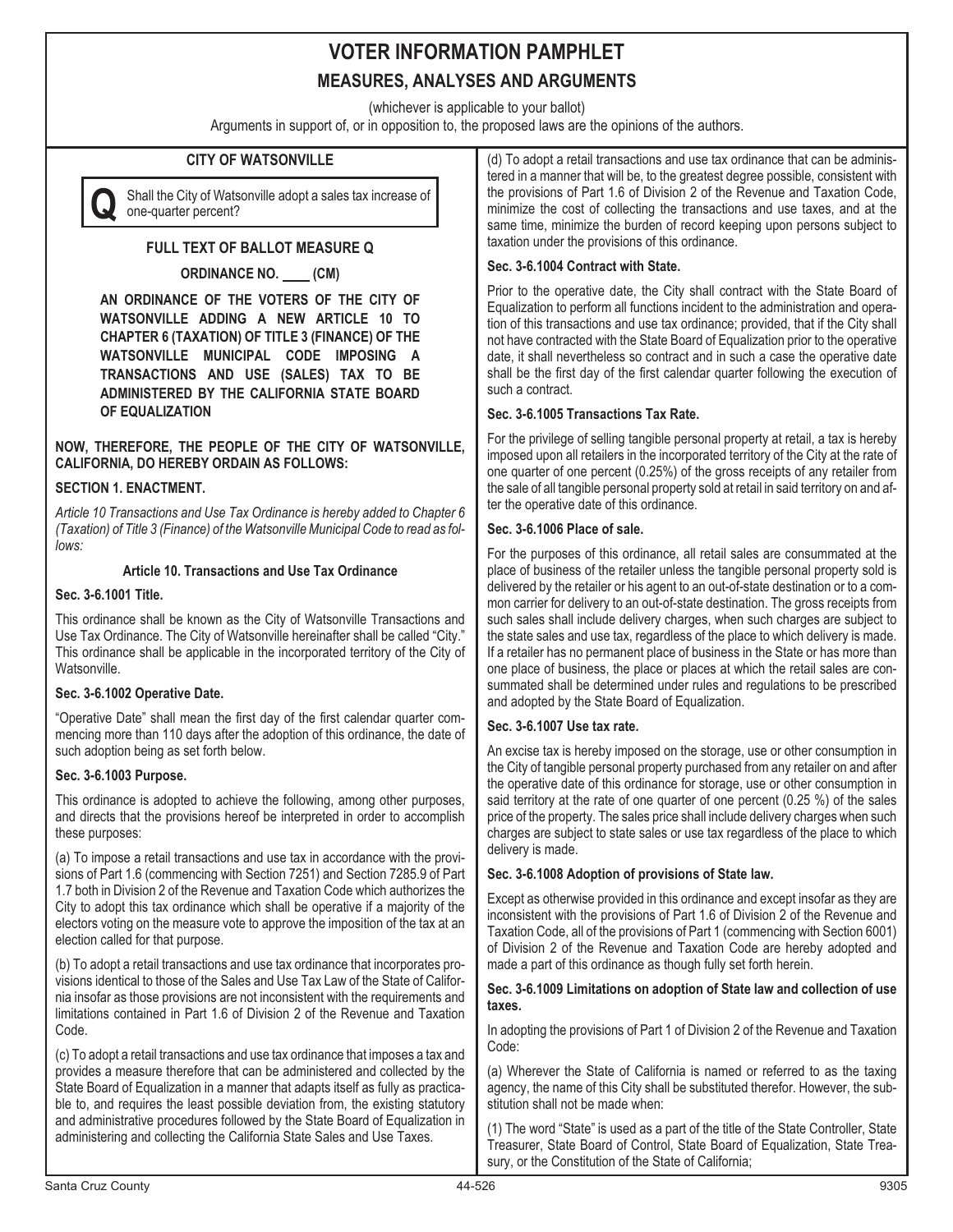(whichever is applicable to your ballot)

Arguments in support of, or in opposition to, the proposed laws are the opinions of the authors.

| (2) The result of that substitution would require action to be taken by or against<br>this City or any agency, officer, or employee thereof rather than by or against<br>the State Board of Equalization, in performing the functions incident to the ad-                                                                                                                                                                                                                                                                                                                                           | (3) The sale of tangible personal property if the seller is obligated to furnish the<br>property for a fixed price pursuant to a contract entered into prior to the opera-<br>tive date of this ordinance.                                                                                                                                                                                                                                                                                                                                                                                                         |
|-----------------------------------------------------------------------------------------------------------------------------------------------------------------------------------------------------------------------------------------------------------------------------------------------------------------------------------------------------------------------------------------------------------------------------------------------------------------------------------------------------------------------------------------------------------------------------------------------------|--------------------------------------------------------------------------------------------------------------------------------------------------------------------------------------------------------------------------------------------------------------------------------------------------------------------------------------------------------------------------------------------------------------------------------------------------------------------------------------------------------------------------------------------------------------------------------------------------------------------|
| ministration or operation of this Ordinance.<br>(3) In those sections, including, but not necessarily limited to sections referring<br>to the exterior boundaries of the State of California, where the result of the                                                                                                                                                                                                                                                                                                                                                                               | (4) A lease of tangible personal property which is a continuing sale of such<br>property, for any period of time for which the lessor is obligated to lease the<br>property for an amount fixed by the lease prior to the operative date of this or-<br>dinance.                                                                                                                                                                                                                                                                                                                                                   |
| substitution would be to:<br>(i) Provide an exemption from this tax with respect to certain sales, storage,<br>use or other consumption of tangible personal property which would not other-<br>wise be exempt from this tax while such sales, storage, use or other consump-<br>tion remain subject to tax by the State under the provisions of Part 1 of Division<br>2 of the Revenue and Taxation Code, or;                                                                                                                                                                                      | (5) For the purposes of subparagraphs (3) and (4) of this section, the sale or<br>lease of tangible personal property shall be deemed not to be obligated pursu-<br>ant to a contract or lease for any period of time for which any party to the con-<br>tract or lease has the unconditional right to terminate the contract or lease<br>upon notice, whether or not such right is exercised.                                                                                                                                                                                                                     |
| (ii) Impose this tax with respect to certain sales, storage, use or other con-<br>sumption of tangible personal property which would not be subject to tax by<br>the state under the said provision of that code.                                                                                                                                                                                                                                                                                                                                                                                   | (c) There are exempted from the use tax imposed by this ordinance, the stor-<br>age, use or other consumption in this City of tangible personal property:<br>(1) The gross receipts from the sale of which have been subject to a transac-                                                                                                                                                                                                                                                                                                                                                                         |
| (4) In Sections 6701, 6702 (except in the last sentence thereof), 6711, 6715,<br>6737, 6797 or 6828 of the Revenue and Taxation Code.                                                                                                                                                                                                                                                                                                                                                                                                                                                               | tions tax under any state-administered transactions and use tax ordinance.<br>(2) Other than fuel or petroleum products purchased by operators of aircraft                                                                                                                                                                                                                                                                                                                                                                                                                                                         |
| (b) The word "City" shall be substituted for the word "State" in the phrase "re-<br>tailer engaged in business in this State" in Section 6203 and in the definition of<br>that phrase in Section 6203.                                                                                                                                                                                                                                                                                                                                                                                              | and used or consumed by such operators directly and exclusively in the use of<br>such aircraft as common carriers of persons or property for hire or compensa-<br>tion under a certificate of public convenience and necessity issued pursuant to<br>the laws of this State, the United States, or any foreign government. This ex-                                                                                                                                                                                                                                                                                |
| Sec. 3-6.1010 Permit not required.                                                                                                                                                                                                                                                                                                                                                                                                                                                                                                                                                                  | emption is in addition to the exemptions provided in Sections 6366 and 6366.1                                                                                                                                                                                                                                                                                                                                                                                                                                                                                                                                      |
| If a seller's permit has been issued to a retailer under Section 6067 of the Rev-<br>enue and Taxation Code, an additional transactor's permit shall not be re-<br>quired by this ordinance.                                                                                                                                                                                                                                                                                                                                                                                                        | of the Revenue and Taxation Code of the State of California.<br>(3) If the purchaser is obligated to purchase the property for a fixed price pur-<br>suant to a contract entered into prior to the operative date of this ordinance.                                                                                                                                                                                                                                                                                                                                                                               |
| Sec. 3-6.1011 Exemptions and exclusions.                                                                                                                                                                                                                                                                                                                                                                                                                                                                                                                                                            | (4) If the possession of, or the exercise of any right or power over, the tangible                                                                                                                                                                                                                                                                                                                                                                                                                                                                                                                                 |
| (a) There shall be excluded from the measure of the transactions tax and the<br>use tax the amount of any sales tax or use tax imposed by the State of Califor-<br>nia or by any city, city and county, or county pursuant to the Bradley-Burns<br>Uniform Local Sales and Use Tax Law or the amount of any state-adminis-                                                                                                                                                                                                                                                                          | personal property arises under a lease which is a continuing purchase of such<br>property for any period of time for which the lessee is obligated to lease the<br>property for an amount fixed by a lease prior to the operative date of this ordi-<br>nance.                                                                                                                                                                                                                                                                                                                                                     |
| tered transactions or use tax.                                                                                                                                                                                                                                                                                                                                                                                                                                                                                                                                                                      | (5) For the purposes of subparagraphs (3) and (4) of this section, storage, use,<br>or other consumption, or possession of, or exercise of any right or power over,                                                                                                                                                                                                                                                                                                                                                                                                                                                |
| (b) There are exempted from the computation of the amount of transactions<br>tax the gross receipts from:                                                                                                                                                                                                                                                                                                                                                                                                                                                                                           | tangible personal property shall be deemed not to be obligated pursuant to a<br>contract or lease for any period of time for which any party to the contract or<br>lease has the unconditional right to terminate the contract or lease upon no-                                                                                                                                                                                                                                                                                                                                                                   |
| (1) Sales of tangible personal property, other than fuel or petroleum products,<br>to operators of aircraft to be used or consumed principally outside the county                                                                                                                                                                                                                                                                                                                                                                                                                                   | tice, whether or not such right is exercised.                                                                                                                                                                                                                                                                                                                                                                                                                                                                                                                                                                      |
| in which the sale is made and directly and exclusively in the use of such air-<br>craft as common carriers of persons or property under the authority of the laws<br>of this State, the United States, or any foreign government.                                                                                                                                                                                                                                                                                                                                                                   | (6) Except as provided in subparagraph (7), a retailer engaged in business in<br>the City shall not be required to collect use tax from the purchaser of tangible<br>personal property, unless the retailer ships or delivers the property into the                                                                                                                                                                                                                                                                                                                                                                |
| (2) Sales of property to be used outside the City which is shipped to a point<br>outside the City, pursuant to the contract of sale, by delivery to such point by<br>the retailer or his agent, or by delivery by the retailer to a carrier for shipment to<br>a consignee at such point. For the purposes of this paragraph, delivery to a<br>point outside the City shall be satisfied:                                                                                                                                                                                                           | City or participates within the City in making the sale of the property, including,<br>but not limited to, soliciting or receiving the order, either directly or indirectly, at<br>a place of business of the retailer in the City or through any representative,<br>agent, canvasser, solicitor, subsidiary, or person in the City under the author-<br>ity of the retailer.                                                                                                                                                                                                                                      |
| (i) With respect to vehicles (other than commercial vehicles) subject to regis-<br>tration pursuant to Chapter 1 (commencing with Section 4000) of Division 3 of<br>the Vehicle Code, aircraft licensed in compliance with Section 21411 of the<br>Public Utilities Code, and undocumented vessels registered under Division<br>3.5 (commencing with Section 9840) of the Vehicle Code by registration to an<br>out-of-City address and by a declaration under penalty of perjury, signed by<br>the buyer, stating that such address is, in fact, his or her principal place of resi-<br>dence; and | (7) "A retailer engaged in business in the City" shall also include any retailer of<br>any of the following: vehicles subject to registration pursuant to Chapter 1<br>(commencing with Section 4000) of Division 3 of the Vehicle Code, aircraft li-<br>censed in compliance with Section 21411 of the Public Utilities Code, or un-<br>documented vessels registered under Division 3.5 (commencing with Section<br>9840) of the Vehicle Code. That retailer shall be required to collect use tax<br>from any purchaser who registers or licenses the vehicle, vessel, or aircraft at<br>an address in the City. |
| (ii) With respect to commercial vehicles, by registration to a place of business<br>out-of-City and declaration under penalty of perjury, signed by the buyer, that<br>the vehicle will be operated from that address.                                                                                                                                                                                                                                                                                                                                                                              | (d) Any person subject to use tax under this ordinance may credit against that<br>tax any transactions tax or reimbursement for transactions tax paid to a district<br>imposing, or retailer liable for a transactions tax pursuant to Part 1.6 of Divi-<br>sion 2 of the Revenue and Taxation Code with respect to the sale to the per-                                                                                                                                                                                                                                                                           |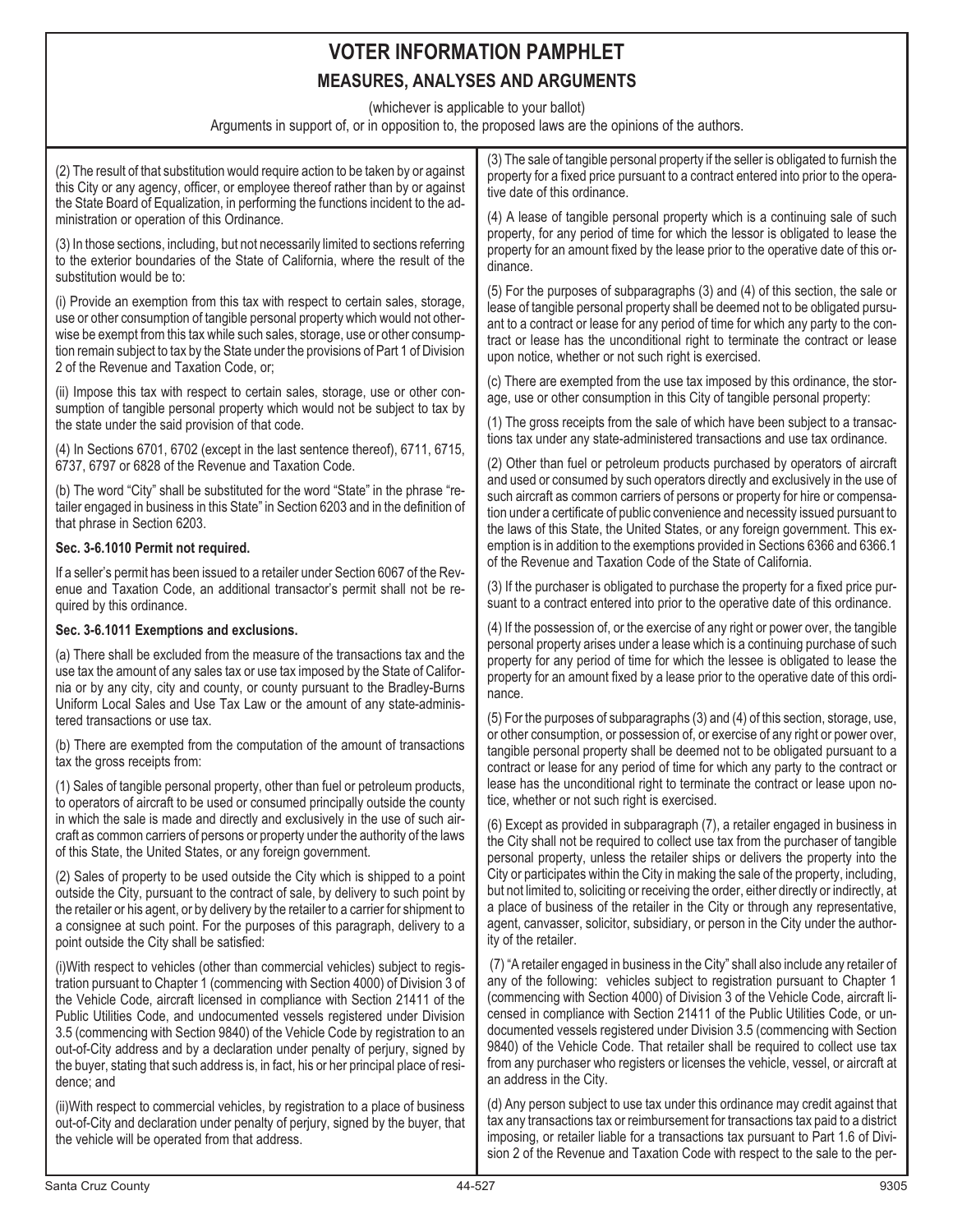(whichever is applicable to your ballot)

Arguments in support of, or in opposition to, the proposed laws are the opinions of the authors.

son of the property the storage, use or other consumption of which is subject to the use tax.

## **Sec.3-6.1012 Amendments.**

All amendments subsequent to the effective date of this ordinance to Part 1 of Division 2 of the Revenue and Taxation Code relating to sales and use taxes and which are not inconsistent with Part 1.6 and Part 1.7 of Division 2 of the Revenue and Taxation Code, and all amendments to Part 1.6 and Part 1.7 of Division 2 of the Revenue and Taxation Code, shall automatically become a part of this ordinance, provided however, that no such amendment shall operate so as to affect the rate of tax imposed by this ordinance.

## **Sec. 3-6.1013 Enjoining collection forbidden.**

No injunction or writ of mandate or other legal or equitable process shall issue in any suit, action or proceeding in any court against the State or the City, or against any officer of the State or the City, to prevent or enjoin the collection under this ordinance, or Part 1.6 of Division 2 of the Revenue and Taxation Code, of any tax or any amount of tax required to be collected.

## **Sec. 3-6.1014 Severability.**

If any provision of this ordinance or the application thereof to any person or circumstance is held invalid, the remainder of the ordinance and the application of such provision to other persons or circumstances shall not be affected thereby.

### **Sec. 3-6.1015 Effective date.**

This ordinance relates to the levying and collecting of the City transactions and use tax and shall take effect immediately.

#### **IMPARTIAL ANALYSIS BY CITY ATTORNEY MEASURE Q**

If adopted, this Measure would increase the sales tax in Watsonville by 1/4%. The sales tax is sometimes referred to as "transaction and use" tax. The present sales tax rate in Watsonville is 8%. This measure would therefore increase the rate to 8¼% (8.25%). The proposed increase would be imposed just like the present tax; upon the sale of tangible personal property sold at retail within the City limits and upon the storage, use, or other consumption of tangible personal property purchased from any retailer in the City limits.

All revenue from the proposed tax would go into the City's General Fund and would be used by the City to pay for general City operations and services. This ballot measure is therefore a "general purpose tax" rather than a "special purpose tax" and requires a single majority vote.

s/ Alan J. Smith